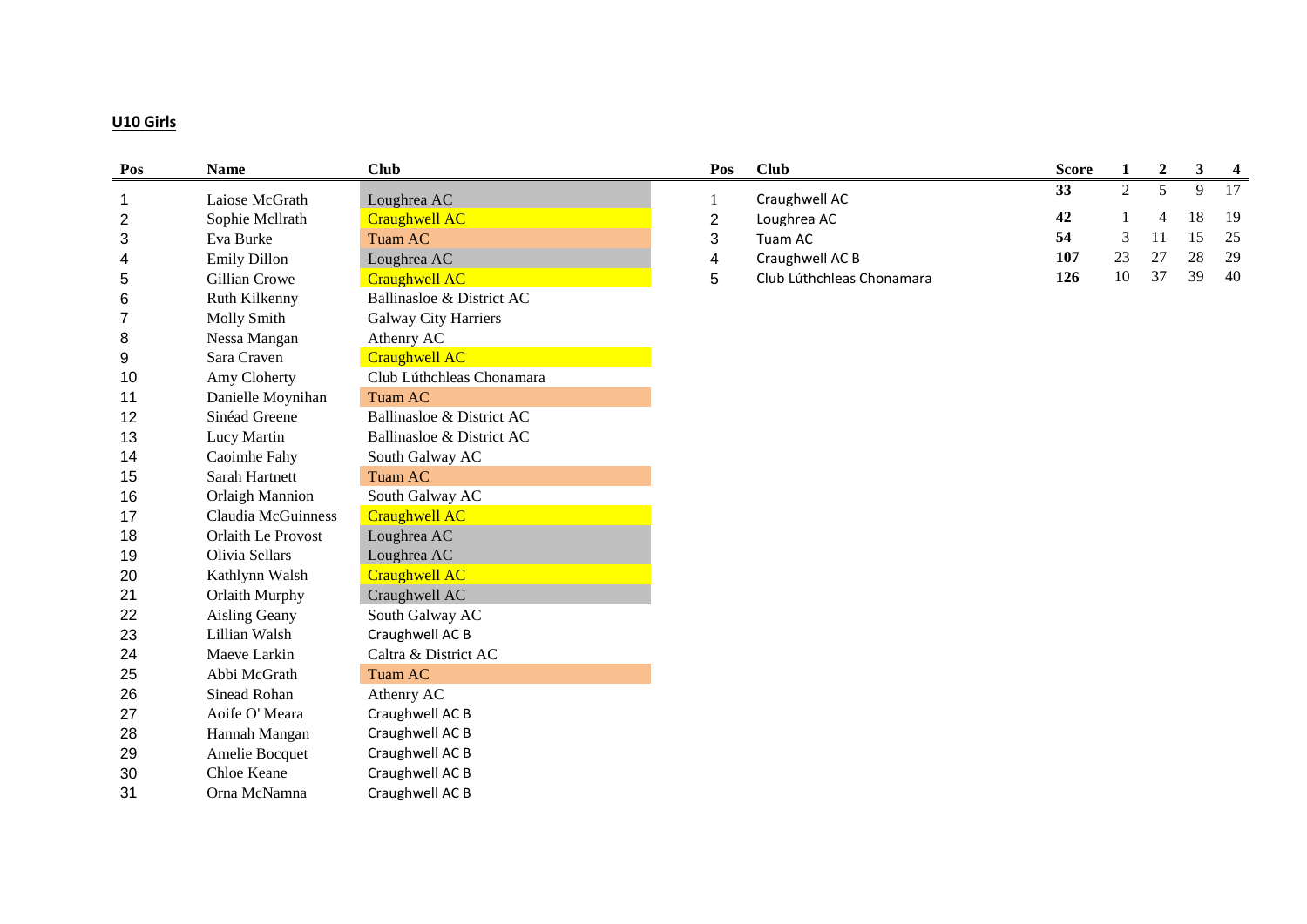| Clara Rooney        | Craughwell AC               |
|---------------------|-----------------------------|
| <b>Katy Connern</b> | Tuam AC                     |
| Oshini Maria        | Craughwell AC               |
| Sophie Mc Grath     | Athenry AC                  |
| Charlotte Koeller   | <b>Galway City Harriers</b> |
| Nora Barrett        | Club Lúthchleas Chonamara   |
| Shauna Flanagan     | Tuam AC                     |
| Niamh Ní Fhlarthta  | Club Lúthchleas Chonamara   |
| Aoibhe Joyce        | Club Lúthchleas Chonamara   |
| Ella Cloherty       | Club Lúthchleas Chonamara   |
| Isobel Whyte        | Craughwell AC               |
| Emer O'Donnell      | Tuam AC                     |
| Jodie Ouirke        | <b>Galway City Harriers</b> |
|                     |                             |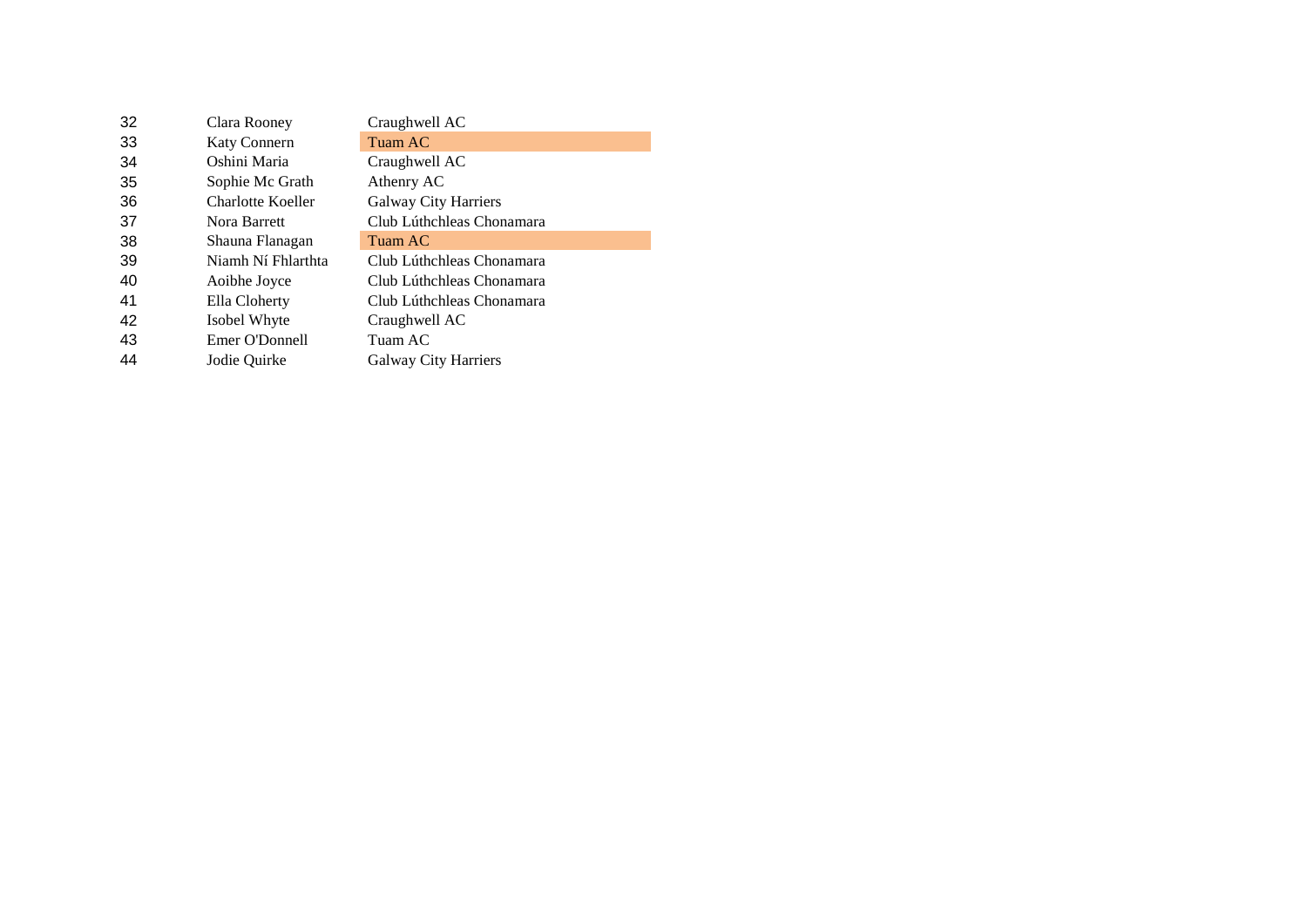## **U10 Boys**

| Pos              | <b>Name</b>              | <b>Club</b>                 | Pos            | <b>Club</b>                 | <b>Score</b> | $\mathbf{1}$   | $\boldsymbol{2}$ | $\mathbf{3}$ | $\overline{\mathbf{4}}$ |
|------------------|--------------------------|-----------------------------|----------------|-----------------------------|--------------|----------------|------------------|--------------|-------------------------|
| $\mathbf{1}$     | Enda Keane               | East Galway AC              |                | Tuam AC                     | 23           | $\overline{4}$ | 5                | 6            | 8                       |
| $\boldsymbol{2}$ | Conor Curran             | Athenry AC                  | $\overline{2}$ | Craughwell AC               | 49           | 10             | 11               | 12           | 16                      |
| 3                | <b>Oisin Maher</b>       | Club Lúthchleas Chonamara   | 3              | <b>Galway City Harriers</b> | 83           | 13             | 21               | 24           | 25                      |
| 4                | Daragh Kenny             | <b>Tuam AC</b>              | 4              | Tuam AC B                   | 87           | 18             | 19               | 23           | 27                      |
| $\sqrt{5}$       | Oisin Kelly              | <b>Tuam AC</b>              |                |                             |              |                |                  |              |                         |
| 6                | Cian Rafferty            | <b>Tuam AC</b>              |                |                             |              |                |                  |              |                         |
| $\overline{7}$   | Keegan Connaire          | Loughrea AC                 |                |                             |              |                |                  |              |                         |
| 8                | Cian Halligan            | <b>Tuam AC</b>              |                |                             |              |                |                  |              |                         |
| 9                | Adam Hynes               | <b>Tuam AC</b>              |                |                             |              |                |                  |              |                         |
| 10               | Luke O' Sullivan         | Craughwell AC               |                |                             |              |                |                  |              |                         |
| 11               | Fionn Higgins            | Craughwell AC               |                |                             |              |                |                  |              |                         |
| 12               | Darragh Kelly            | Craughwell AC               |                |                             |              |                |                  |              |                         |
| 13               | Richard Mc Grath         | <b>Galway City Harriers</b> |                |                             |              |                |                  |              |                         |
| 14               | Darragh Fahy             | Loughrea AC                 |                |                             |              |                |                  |              |                         |
| 15               | Kevin Munnelly           | <b>Tuam AC</b>              |                |                             |              |                |                  |              |                         |
| 16               | Keelan Moorehead         | Craughwell AC               |                |                             |              |                |                  |              |                         |
| 17               | Sean Lavan               | Craughwell AC               |                |                             |              |                |                  |              |                         |
| 18               | Diarmuid Murphy          | Tuam AC B                   |                |                             |              |                |                  |              |                         |
| 19               | Cathal Ryan              | Tuam AC B                   |                |                             |              |                |                  |              |                         |
| 20               | <b>Ben Moran</b>         | Craughwell AC               |                |                             |              |                |                  |              |                         |
| 21               | Ronan Duggan             | <b>Galway City Harriers</b> |                |                             |              |                |                  |              |                         |
| 22               | Dylan O'Higgins          | Loughrea AC                 |                |                             |              |                |                  |              |                         |
| 23               | Conor Van Oosterhout     | Tuam AC B                   |                |                             |              |                |                  |              |                         |
| 24               | Harry Keaney             | <b>Galway City Harriers</b> |                |                             |              |                |                  |              |                         |
| 25               | John O Sullivan          | <b>Galway City Harriers</b> |                |                             |              |                |                  |              |                         |
| 26               | Conchur Deeley           | Athenry AC                  |                |                             |              |                |                  |              |                         |
| 27               | Aaron Cawley             | Tuam AC B                   |                |                             |              |                |                  |              |                         |
| 28               | <b>Brian Fitzpatrick</b> | Ballinasloe & District AC   |                |                             |              |                |                  |              |                         |
| 29               | Cian O'Brien             | Tuam AC B                   |                |                             |              |                |                  |              |                         |
| 30               | Eoin Woods               | Craughwell AC               |                |                             |              |                |                  |              |                         |
| 31               | Michael Fallon           | Caltra & District AC        |                |                             |              |                |                  |              |                         |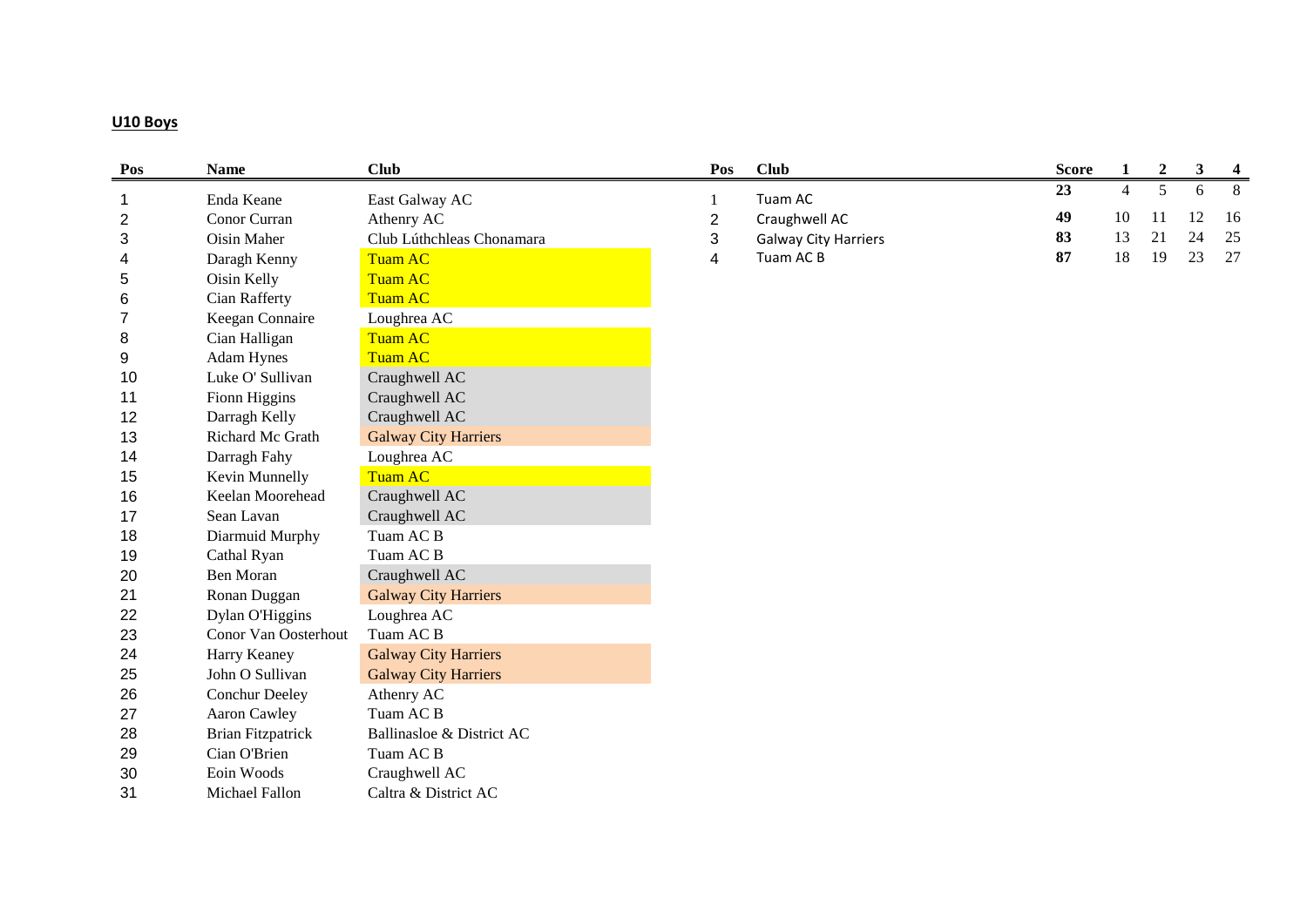| 32  | Michael Quinn          | Tuam AC B                   |
|-----|------------------------|-----------------------------|
| 33  | <b>Matthew Coleman</b> | Craughwell AC               |
| -34 | <b>Conor Thornton</b>  | <b>Galway City Harriers</b> |
| 35  | Ultan Tighe            | Tuam AC                     |
| 36  | Aidan Shaw             | Athenry AC                  |
| 37  | Tiarnan Proulx         | Caltra & District AC        |
| 38  | Eoin King              | <b>Galway City Harriers</b> |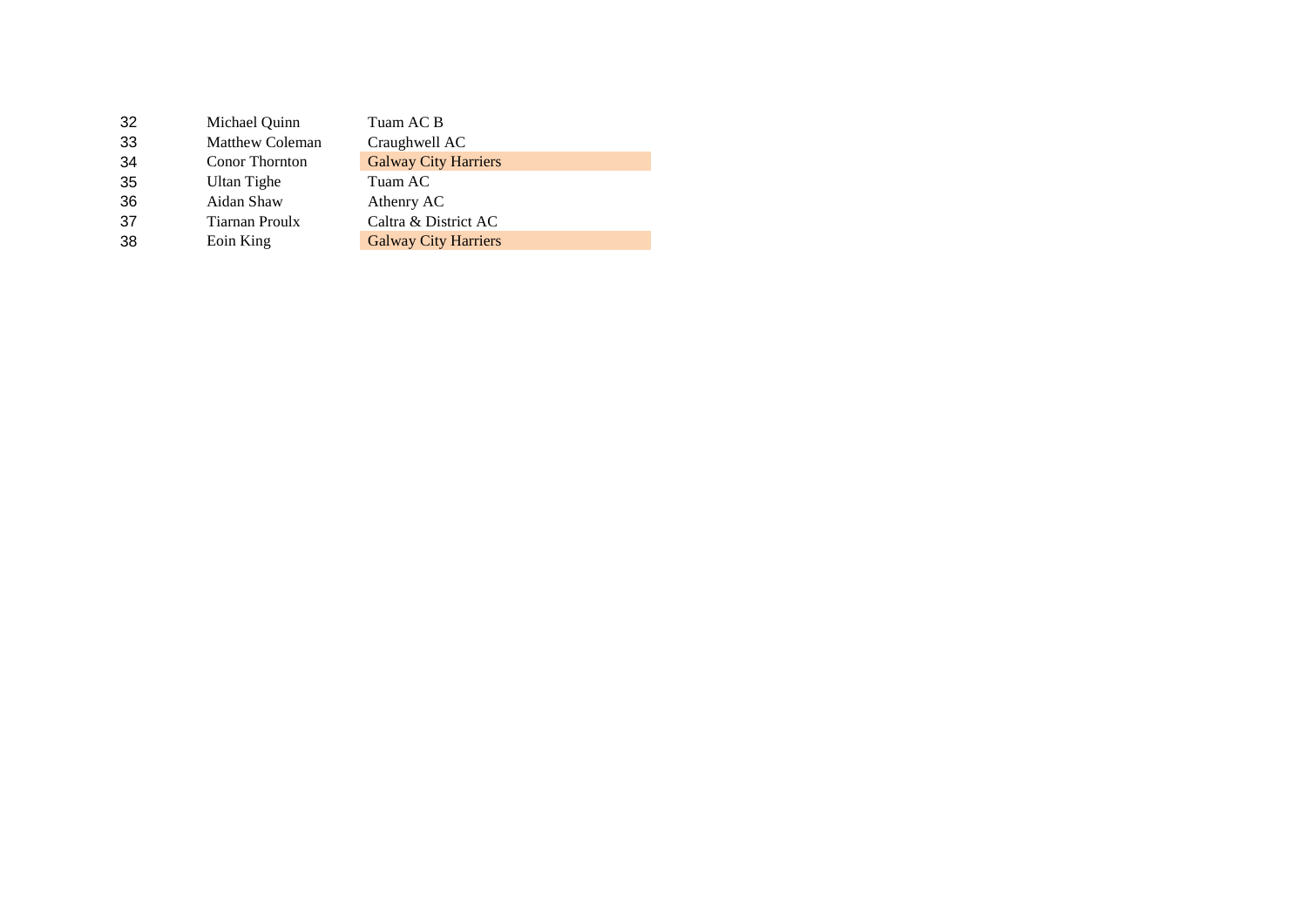# **U12 Girls**

| Pos            | <b>Name</b>           | <b>Club</b>                          | Pos            | <b>Club</b>                                     | <b>Score</b> | 1              | $\boldsymbol{2}$ | 3  | 4  |
|----------------|-----------------------|--------------------------------------|----------------|-------------------------------------------------|--------------|----------------|------------------|----|----|
| $\mathbf 1$    | Ava Mc Keon           | <b>Galway City Harriers</b>          | 1              | <b>Galway City Harriers</b>                     | 14           | -1             | $\overline{3}$   | 4  | 6  |
| $\overline{2}$ | Kayla Madden          | Athenry AC                           | $\overline{c}$ | Athenry AC                                      | 53           | $\overline{2}$ | 16               | 17 | 18 |
| $\sqrt{3}$     | Aoibhe Joyce          | <b>Galway City Harriers</b>          | 3              | <b>Ballinasloe &amp; District AC</b>            | 62           | 5              | 15               | 20 | 22 |
| 4              | Rachel Fahy           | <b>Galway City Harriers</b>          | 4              | Craughwell AC                                   | 62           | 7              | 13               | 14 | 28 |
| 5              | Aoibheann Fitzpatrick | <b>Ballinasloe &amp; District AC</b> | 5              | Tuam AC                                         | 116          | 24             | 27               | 31 | 34 |
| 6              | Eabha Brennan         | <b>Galway City Harriers</b>          |                |                                                 |              |                |                  |    |    |
| $\overline{7}$ | Clodagh O'Meara       | Craughwell AC                        |                | Tie for 3rd and 4th resolved by position of 4th |              |                |                  |    |    |
| 8              | Isabella Burke        | <b>Galway City Harriers</b>          |                | placed athlete                                  |              |                |                  |    |    |
| 9              | Leona Nic Dhonnacha   | <b>Galway City Harriers</b>          |                |                                                 |              |                |                  |    |    |
| 10             | Mia Craughwell        | <b>Galway City Harriers B</b>        |                |                                                 |              |                |                  |    |    |
| 11             | Aisling Lydon         | Corrib AC                            |                |                                                 |              |                |                  |    |    |
| 12             | Siobhan Geaney        | South Galway AC                      |                |                                                 |              |                |                  |    |    |
| 13             | Fauve Aylmer          | Craughwell AC                        |                |                                                 |              |                |                  |    |    |
| 14             | Jade Moorhead         | Craughwell AC                        |                |                                                 |              |                |                  |    |    |
| 15             | <b>Emily Martin</b>   | <b>Ballinasloe &amp; District AC</b> |                |                                                 |              |                |                  |    |    |
| 16             | Leonore Church        | Athenry AC                           |                |                                                 |              |                |                  |    |    |
| 17             | Abigail Oshea         | Athenry AC                           |                |                                                 |              |                |                  |    |    |
| 18             | Ciara Walsh           | Athenry AC                           |                |                                                 |              |                |                  |    |    |
| 19             | Sinead McManus        | East Galway AC                       |                |                                                 |              |                |                  |    |    |
| 20             | Caoimhe Kilkenny      | <b>Ballinasloe &amp; District AC</b> |                |                                                 |              |                |                  |    |    |
| 21             | Eabha Rohan           | Athenry AC                           |                |                                                 |              |                |                  |    |    |
| 22             | Mya Kelly             | <b>Ballinasloe &amp; District AC</b> |                |                                                 |              |                |                  |    |    |
| 23             | Clodagh Kilkenny      | <b>Ballinasloe &amp; District AC</b> |                |                                                 |              |                |                  |    |    |
| 24             | Anna Higgins          | Tuam AC                              |                |                                                 |              |                |                  |    |    |
| 25             | Niamh Donovan         | <b>Galway City Harriers B</b>        |                |                                                 |              |                |                  |    |    |
| 26             | <b>Bronagh Deely</b>  | Athenry AC                           |                |                                                 |              |                |                  |    |    |
| 27             | Ella Zywczyk          | Tuam AC                              |                |                                                 |              |                |                  |    |    |
| 28             | Abbie Rooney          | Craughwell AC                        |                |                                                 |              |                |                  |    |    |
| 29             | Sarah Williams        | Corrib AC                            |                |                                                 |              |                |                  |    |    |
| 30             | Ruth O'Connor         | Caltra & District AC                 |                |                                                 |              |                |                  |    |    |
| 31             | Danielle Fitzpatrick  | Tuam AC                              |                |                                                 |              |                |                  |    |    |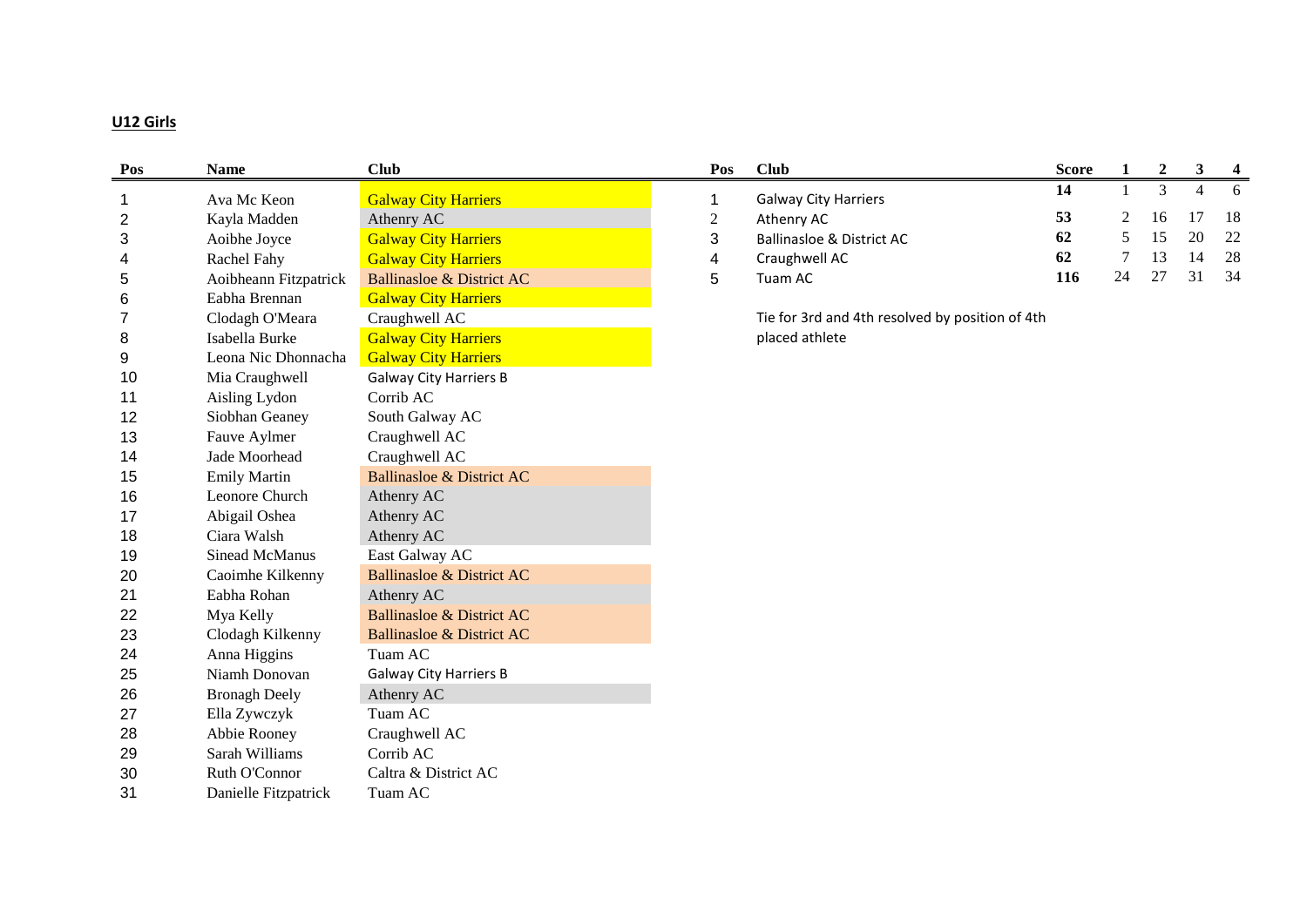| 32 | Naoise Flatley      | South Galway AC               |
|----|---------------------|-------------------------------|
| 33 | Clodagh Quirke      | <b>Galway City Harriers B</b> |
| 34 | Jenni Reidy         | Tuam AC                       |
| 35 | Róisín Grealy       | Ballinasloe & District AC     |
| 36 | Erin Doyle          | Craughwell AC                 |
| 37 | Grace Leen          | Craughwell AC                 |
| 38 | Holly O Boyle       | Craughwell AC                 |
| 39 | Rachel Kinane       | Craughwell AC                 |
| 40 | Ellen Bermingham    | South Galway AC               |
| 41 | Rachel O'Connor     | Caltra & District AC          |
| 42 | Caitlin Griffin     | Loughrea AC                   |
| 43 | Aoibheann LeProvost | Loughrea AC                   |
| 44 | Ciara Moloney       | Loughrea AC                   |
| 45 | Shauna Hession      | Tuam AC                       |
| 46 | Abby Shaughnessy    | Tuam AC                       |
| 47 | Keira Gorman        | Tuam AC                       |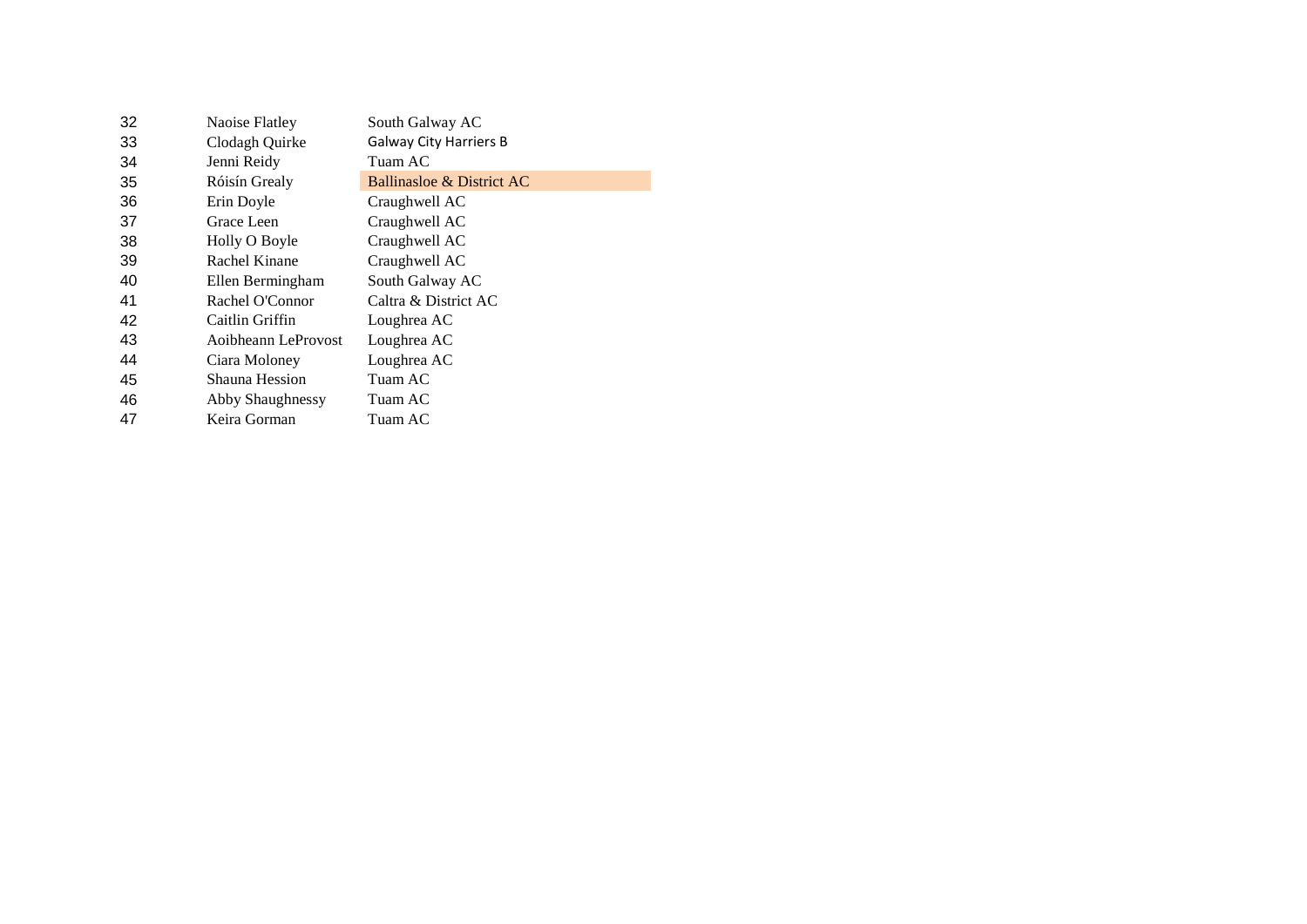## **U12 Boys**

| Pos            | <b>Name</b>             | <b>Club</b>                 | Pos            | <b>Club</b>     | <b>Score</b> | $\mathbf{1}$ | $\overline{2}$ | $\mathbf{3}$ | $\overline{\mathbf{4}}$ |
|----------------|-------------------------|-----------------------------|----------------|-----------------|--------------|--------------|----------------|--------------|-------------------------|
| $\mathbf{1}$   | Mark O Halloran         | Athenry AC                  |                | Craughwell AC   | 27           | 2            | 3              | 10           | 12                      |
| $\overline{c}$ | Cian Lavan              | <b>Craughwell AC</b>        | $\overline{2}$ | South Galway AC | 29           | 5            | 6              | 7            | 11                      |
| 3              | <b>Mathys Bocquet</b>   | <b>Craughwell AC</b>        | 3              | Athenry AC      | 48           | $\mathbf{1}$ | 8              | 16           | 23                      |
| 4              | Andy Feeney             | <b>Galway City Harriers</b> |                |                 |              |              |                |              |                         |
| 5              | David Mannion           | South Galway AC             |                |                 |              |              |                |              |                         |
| $\,6$          | <b>Stephen Mannion</b>  | South Galway AC             |                |                 |              |              |                |              |                         |
| 7              | Ruairi Dillon           | South Galway AC             |                |                 |              |              |                |              |                         |
| 8              | Sean Doggett            | Athenry AC                  |                |                 |              |              |                |              |                         |
| 9              | Alan O'Connell          | Corrib AC                   |                |                 |              |              |                |              |                         |
| 10             | Luke Flynn              | <b>Craughwell AC</b>        |                |                 |              |              |                |              |                         |
| 11             | Rian Dunne Leavy        | South Galway AC             |                |                 |              |              |                |              |                         |
| 12             | Evan Hallinan           | <b>Craughwell AC</b>        |                |                 |              |              |                |              |                         |
| 13             | <b>Matthew Mears</b>    | South Galway AC             |                |                 |              |              |                |              |                         |
| 14             | Mark Kilkenny           | Ballinasloe & District AC   |                |                 |              |              |                |              |                         |
| 15             | Ross Cosgrove           | Tuam AC                     |                |                 |              |              |                |              |                         |
| 16             | Aska Little             | Athenry AC                  |                |                 |              |              |                |              |                         |
| 17             | Jamie Coyne             | Ballinasloe & District AC   |                |                 |              |              |                |              |                         |
| 18             | <b>Thomas Stratford</b> | Loughrea AC                 |                |                 |              |              |                |              |                         |
| 19             | Cormac Mc Fadden        | <b>Craughwell AC</b>        |                |                 |              |              |                |              |                         |
| 20             | <b>LUCAS KEANE</b>      | <b>Craughwell AC</b>        |                |                 |              |              |                |              |                         |
| 21             | Killian Walsh           | Craughwell AC               |                |                 |              |              |                |              |                         |
| 22             | Sean Kelleher           | South Galway AC             |                |                 |              |              |                |              |                         |
| 23             | Liam Shaw               | <b>Athenry AC</b>           |                |                 |              |              |                |              |                         |
| 24             | Alan Connaughton        | Craughwell AC               |                |                 |              |              |                |              |                         |
| 25             | Cormac Proulx           | Caltra & District AC        |                |                 |              |              |                |              |                         |
| 26             | Peadar Feeney           | <b>Galway City Harriers</b> |                |                 |              |              |                |              |                         |
| 27             | Robert McGrath          | Tuam AC                     |                |                 |              |              |                |              |                         |
| 28             | Michael Woods           | Craughwell AC               |                |                 |              |              |                |              |                         |
| 29             | <b>Ryan Riggs</b>       | Tuam AC                     |                |                 |              |              |                |              |                         |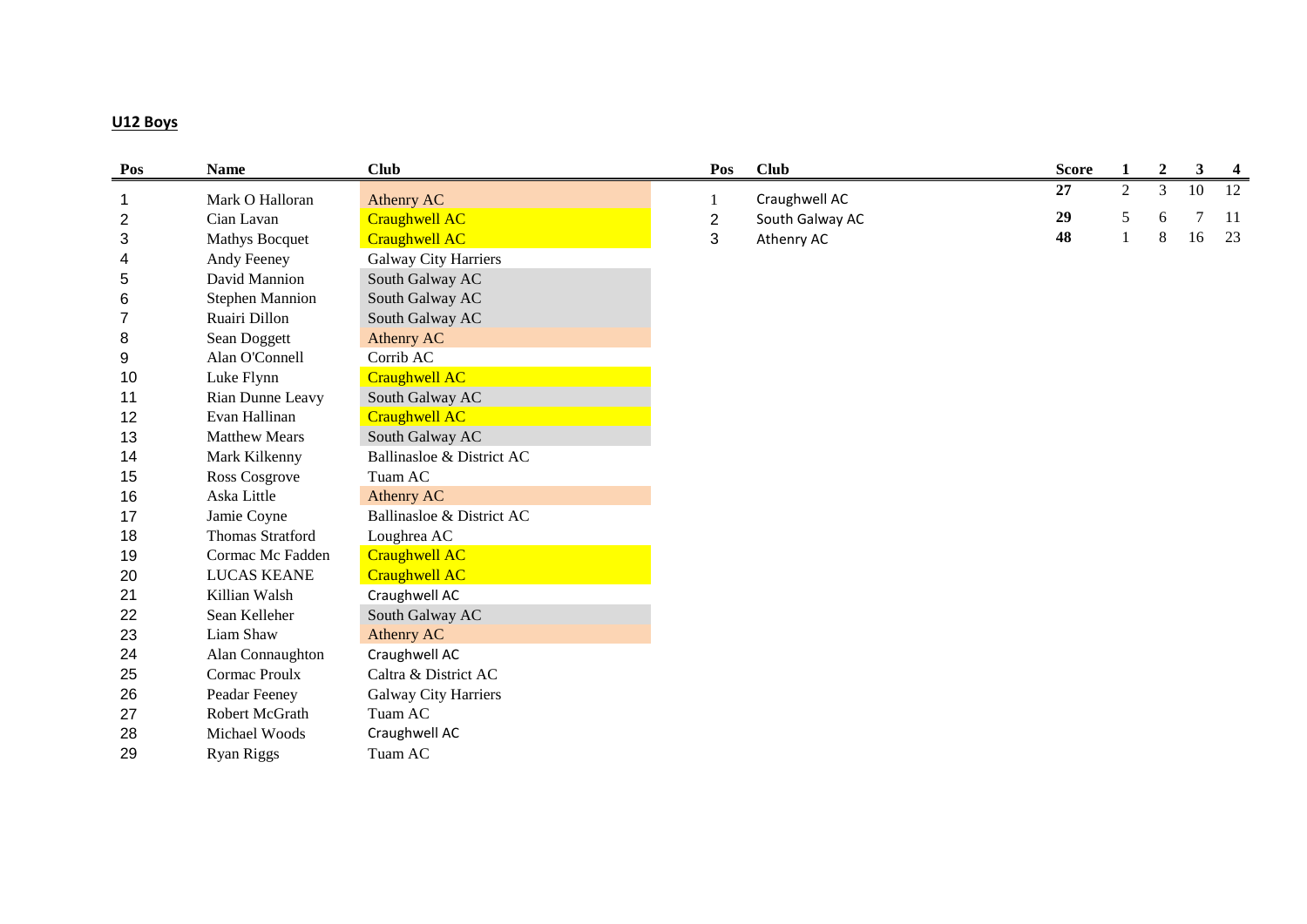# **U14 Girls**

| Pos            | <b>Name</b>          | <b>Club</b>                 | Pos            | <b>Club</b>                 | <b>Score</b> |    | $\overline{2}$ | 3  | $\overline{4}$ |
|----------------|----------------------|-----------------------------|----------------|-----------------------------|--------------|----|----------------|----|----------------|
|                | Emma Moore           | <b>Galway City Harriers</b> |                | <b>Galway City Harriers</b> | 10           |    | 2              | 3  | $\overline{4}$ |
| $\overline{2}$ | Eimear Rowe          | <b>Galway City Harriers</b> | $\overline{2}$ | Craughwell AC               | 47           | 10 | -11            | 12 | 14             |
| $\sqrt{3}$     | Shauna Brennan       | <b>Galway City Harriers</b> |                |                             |              |    |                |    |                |
| 4              | Ciara Dunne          | <b>Galway City Harriers</b> |                |                             |              |    |                |    |                |
| 5              | Laura Kenny          | Athenry AC                  |                |                             |              |    |                |    |                |
| 6              | Roisin Geaney        | South Galway AC             |                |                             |              |    |                |    |                |
| 7              | Aoibhinn Keane       | East Galway AC              |                |                             |              |    |                |    |                |
| 8              | Aileen Evans         | Athenry AC                  |                |                             |              |    |                |    |                |
| 9              | Paula Crisan         | <b>Galway City Harriers</b> |                |                             |              |    |                |    |                |
| 10             | <b>ELLIE CRONN</b>   | Craughwell AC               |                |                             |              |    |                |    |                |
| 11             | <b>REBECKA FLYNN</b> | Craughwell AC               |                |                             |              |    |                |    |                |
|                | <b>EMMA JANE</b>     |                             |                |                             |              |    |                |    |                |
| 12             | <b>MORAN</b>         | Craughwell AC               |                |                             |              |    |                |    |                |
| 13             | Hazel Stratford      | Loughrea AC                 |                |                             |              |    |                |    |                |
| 14             | <b>ASIA CLARKE</b>   | Craughwell AC               |                |                             |              |    |                |    |                |
| 15             | Nicole Quirke        | <b>Galway City Harriers</b> |                |                             |              |    |                |    |                |
| 16             | Isabelle Moynihan    | Tuam AC                     |                |                             |              |    |                |    |                |
| 17             | Leah McManus         | East Galway AC              |                |                             |              |    |                |    |                |
| 18             | Rebecca Nee          | Corrib AC                   |                |                             |              |    |                |    |                |
| 19             | <b>ALISHA LARKIN</b> | Craughwell AC               |                |                             |              |    |                |    |                |
| 20             | Saoirse Keane        | East Galway AC              |                |                             |              |    |                |    |                |
| 21             | Laoise Flanagan      | Tuam AC                     |                |                             |              |    |                |    |                |
| 22             | Shauna Burke         | Tuam AC                     |                |                             |              |    |                |    |                |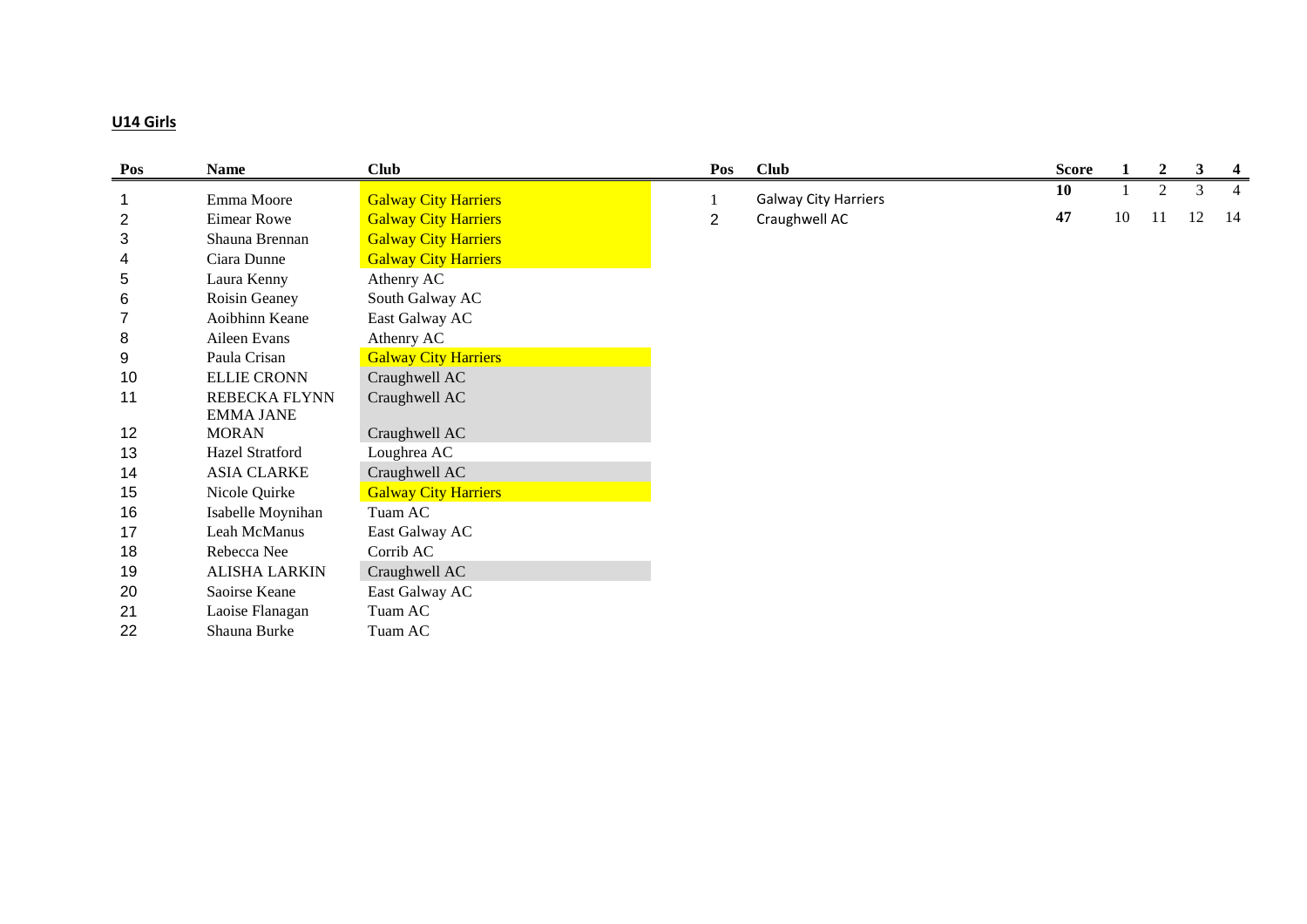## **U14 Boys**

| Pos            | <b>Name</b>             | <b>Club</b>                 | Pos            | <b>Club</b>   | <b>Score</b> |   | 2 | 3  | $\overline{\mathbf{4}}$ |
|----------------|-------------------------|-----------------------------|----------------|---------------|--------------|---|---|----|-------------------------|
|                | <b>SEAN COTTER</b>      | <b>Craughwell AC</b>        |                | Craughwell AC | 17           |   | 3 |    | 8                       |
| $\overline{2}$ | <b>Rory Fitzpatrick</b> | Athenry AC                  | $\overline{2}$ | Athenry AC    | 36           | 2 |   | 11 | -16                     |
| 3              | <b>LIAM LEEN</b>        | <b>Craughwell AC</b>        |                |               |              |   |   |    |                         |
| 4              | Darragh Jennings        | <b>Galway City Harriers</b> |                |               |              |   |   |    |                         |
| 5              | <b>ROSS MCGUINESS</b>   | <b>Craughwell AC</b>        |                |               |              |   |   |    |                         |
| 6              | Shane Fitzpatrick       | Ballinasloe & District AC   |                |               |              |   |   |    |                         |
| 7              | Fearghus Deeley         | Athenry AC                  |                |               |              |   |   |    |                         |
| 8              | <b>OISIN DAVIS</b>      | Craughwell AC               |                |               |              |   |   |    |                         |
| 9              | Conor Harley            | Ballinasloe & District AC   |                |               |              |   |   |    |                         |
| 10             | Conor Munnelly          | Tuam AC                     |                |               |              |   |   |    |                         |
| 11             | Calum Healy             | Athenry AC                  |                |               |              |   |   |    |                         |
| 12             | PASCHAL WALSH           | Craughwell AC               |                |               |              |   |   |    |                         |
| 13             | <b>DARA MC CARTIN</b>   | <b>Craughwell AC</b>        |                |               |              |   |   |    |                         |
| 14             | Sean Forrest            | Corrib AC                   |                |               |              |   |   |    |                         |
| 15             | <b>JAMES FUREY</b>      | Craughwell AC               |                |               |              |   |   |    |                         |
| 16             | Geordan Mangan          | Athenry AC                  |                |               |              |   |   |    |                         |
| 17             | Crian O Culain          | <b>Galway City Harriers</b> |                |               |              |   |   |    |                         |
| 18             | <b>NOAH KEANE</b>       | Craughwell AC               |                |               |              |   |   |    |                         |
| 19             | <b>Jack Mannion</b>     | Tuam AC                     |                |               |              |   |   |    |                         |
| 20             | Aoran Healy             | Craughwell AC               |                |               |              |   |   |    |                         |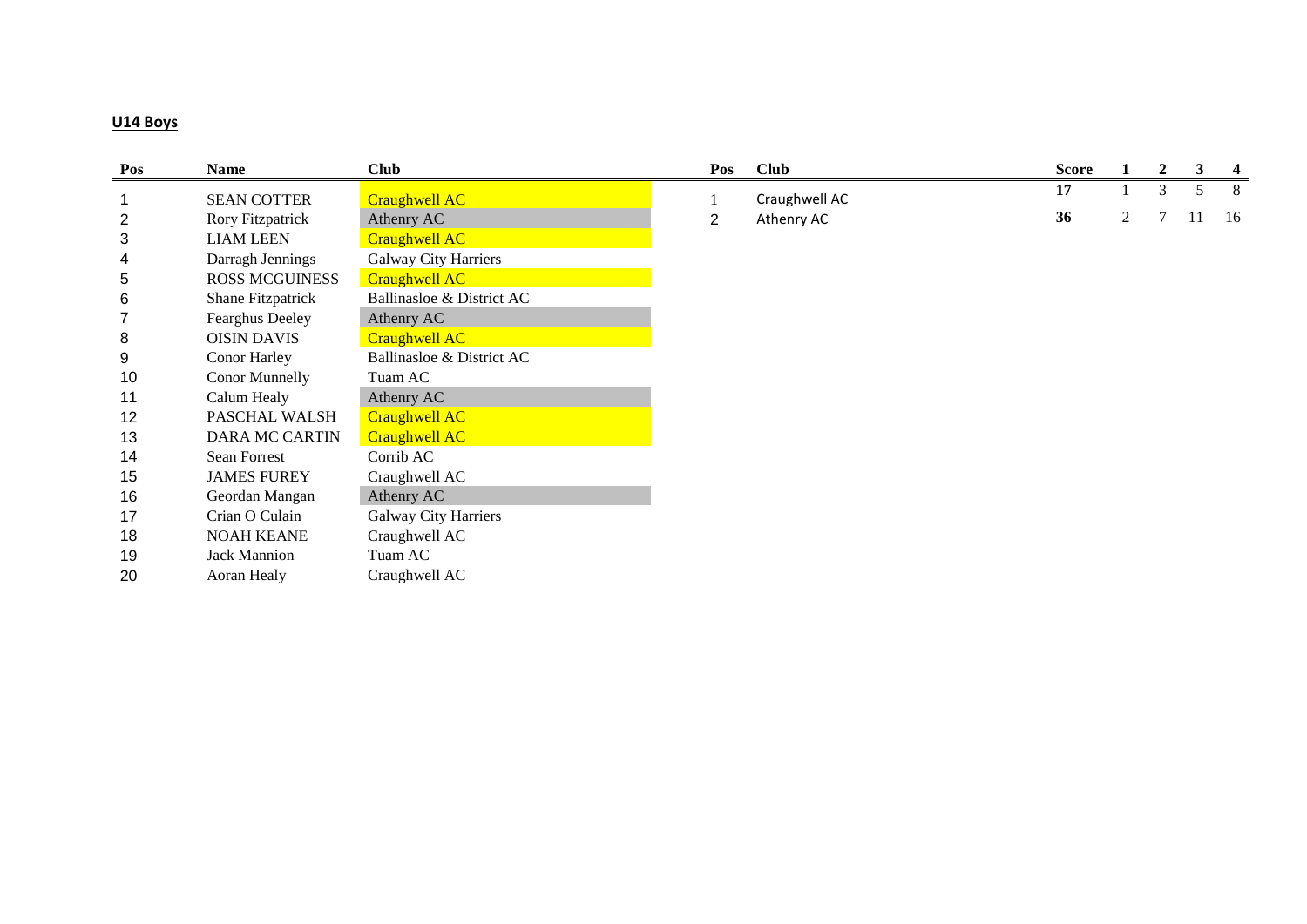# **U16 Girls**

| Pos | <b>Name</b>      | Club                        |
|-----|------------------|-----------------------------|
|     | Sarah Gilhooley  | Athenry AC                  |
| 2   | Jennifer Hughes  | <b>Galway City Harriers</b> |
| 3   | Catherine Noonan | Craughwell AC               |
| 4   | Aoilbhe Deeley   | Athenry AC                  |
| 5   | Emma Boyle       | Athenry AC                  |
| 6   | Caoimhe Kelleher | South Galway AC             |
|     | Sarah Woods      | Craughwell AC               |
| 8   | Rachael Hughes   | <b>Galway City Harriers</b> |

# **U16 Boys**

| Pos | <b>Name</b>         | <b>Club</b>                 | Pos | <b>Club</b>   | <b>Score</b> |   | 2 | 3 | 4  |
|-----|---------------------|-----------------------------|-----|---------------|--------------|---|---|---|----|
|     | Aaron Brennan       | <b>Galway City Harriers</b> |     | Craughwell AC | 20           | 2 | 3 |   | -8 |
| 2   | Ben Ryan            | <b>Craughwell AC</b>        |     |               |              |   |   |   |    |
| 3   | William Fitzgerald  | <b>Craughwell AC</b>        |     |               |              |   |   |   |    |
| 4   | Joseph Maddison     | South Galway AC             |     |               |              |   |   |   |    |
| 5   | Eoghan Jennings     | <b>Galway City Harriers</b> |     |               |              |   |   |   |    |
| 6   | <b>Barry Murphy</b> | <b>Galway City Harriers</b> |     |               |              |   |   |   |    |
|     | Patrick Noonan      | <b>Craughwell AC</b>        |     |               |              |   |   |   |    |
| 8   | Finbarr McFadden    | <b>Craughwell AC</b>        |     |               |              |   |   |   |    |
| 9   | Sean Noonan         | <b>Craughwell AC</b>        |     |               |              |   |   |   |    |
| 10  | Kyle Moorhead       | <b>Craughwell AC</b>        |     |               |              |   |   |   |    |
| 11  | <b>Brandon</b> Lee  | Athenry AC                  |     |               |              |   |   |   |    |
| 12  | James Burke         | Ballinasloe & District AC   |     |               |              |   |   |   |    |
| 13  | Fabian Mangan       | Athenry AC                  |     |               |              |   |   |   |    |
| 14  | Rowan Harley        | Ballinasloe & District AC   |     |               |              |   |   |   |    |
| 15  | Conor Murphy        | Craughwell AC               |     |               |              |   |   |   |    |
| 16  | Oisin Stratford     | Loughrea AC                 |     |               |              |   |   |   |    |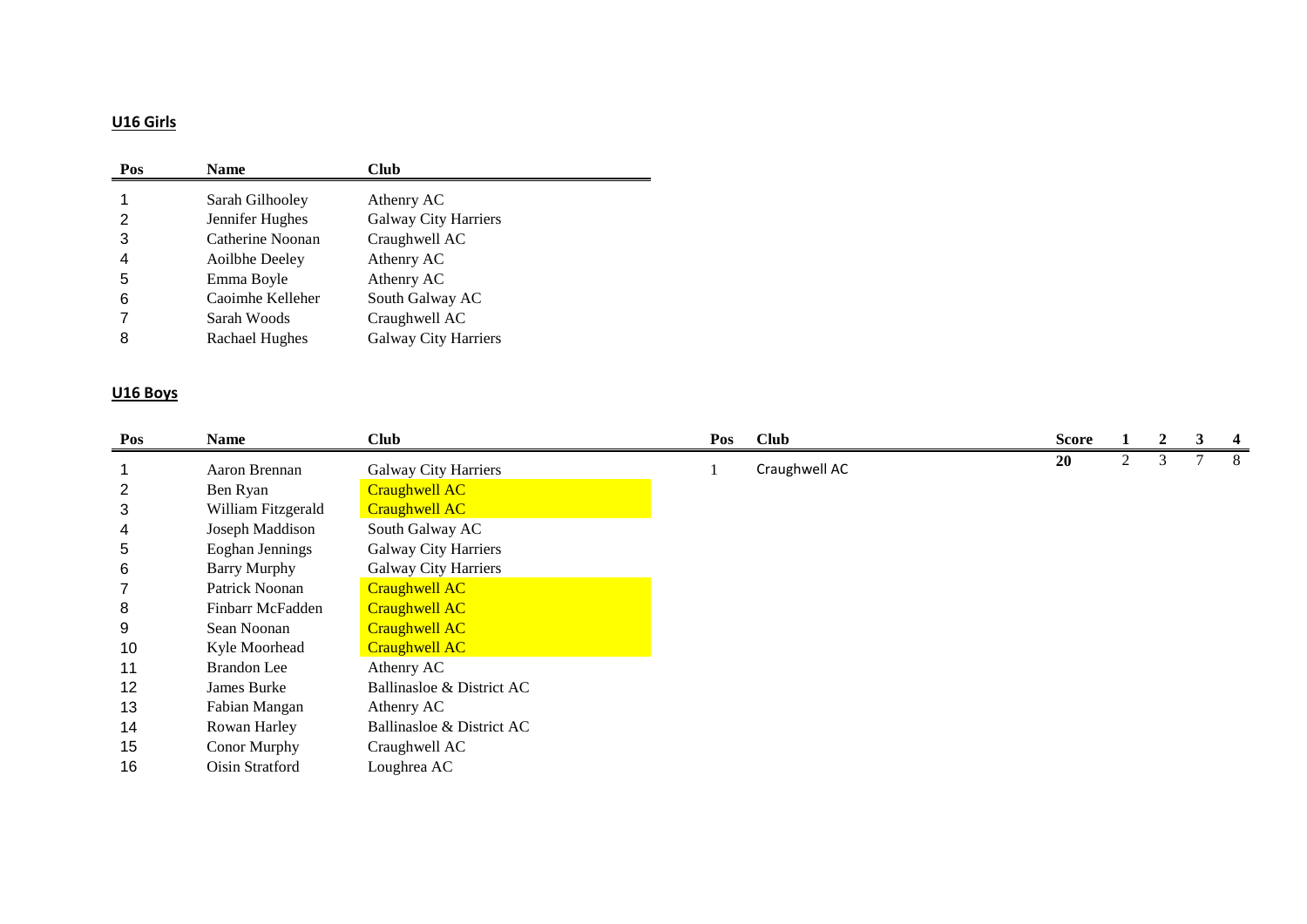# **U18 Girls**

| Pos | Name           | <b>Club</b>          | Pos | <b>Club</b> | <b>Score</b> |  | $\overline{\mathbf{4}}$ |
|-----|----------------|----------------------|-----|-------------|--------------|--|-------------------------|
|     | Caron Ryan     | Craughwell AC        |     | Athenry AC  | 18           |  | $\sigma$                |
| 2   | Aoife King     | Galway City Harriers |     |             |              |  |                         |
| 3   | Shannon Lee    | <b>Athenry AC</b>    |     |             |              |  |                         |
| 4   | Aine O Farrell | <b>Athenry AC</b>    |     |             |              |  |                         |
| 5   | Aishling Kenny | <b>Athenry AC</b>    |     |             |              |  |                         |
| -6  | Aishling Keane | <b>Athenry AC</b>    |     |             |              |  |                         |
|     | Aoife Greene   | Craughwell AC        |     |             |              |  |                         |

## **U18 Boys**

| Pos            | <b>Name</b>       | Club                        | Pos | <b>Club</b>                 | <b>Score</b> |  | -4 |
|----------------|-------------------|-----------------------------|-----|-----------------------------|--------------|--|----|
|                | Ennna Folan       | <b>Galway City Harriers</b> |     | <b>Galway City Harriers</b> | 12           |  | 6  |
| $\overline{2}$ | Gary Martyn Doyle | <b>Galway City Harriers</b> |     |                             |              |  |    |
| 3              | Thomas Mc Stay    | <b>Galway City Harriers</b> |     |                             |              |  |    |
| 4              | Jack Maher        | Guest                       |     |                             |              |  |    |
| 5              | Brian Burke       | Ballinasloe & District AC   |     |                             |              |  |    |
| 6              | Michael Healy     | <b>Galway City Harriers</b> |     |                             |              |  |    |
|                | Diego Brule       | <b>Galway City Harriers</b> |     |                             |              |  |    |
| 8              | Daniel Grealy     | Ballinasloe & District AC   |     |                             |              |  |    |

### **Junior Men**

| Pos | <b>Name</b>    | Club                 |
|-----|----------------|----------------------|
|     | Joseph Tannian | Galway City Harriers |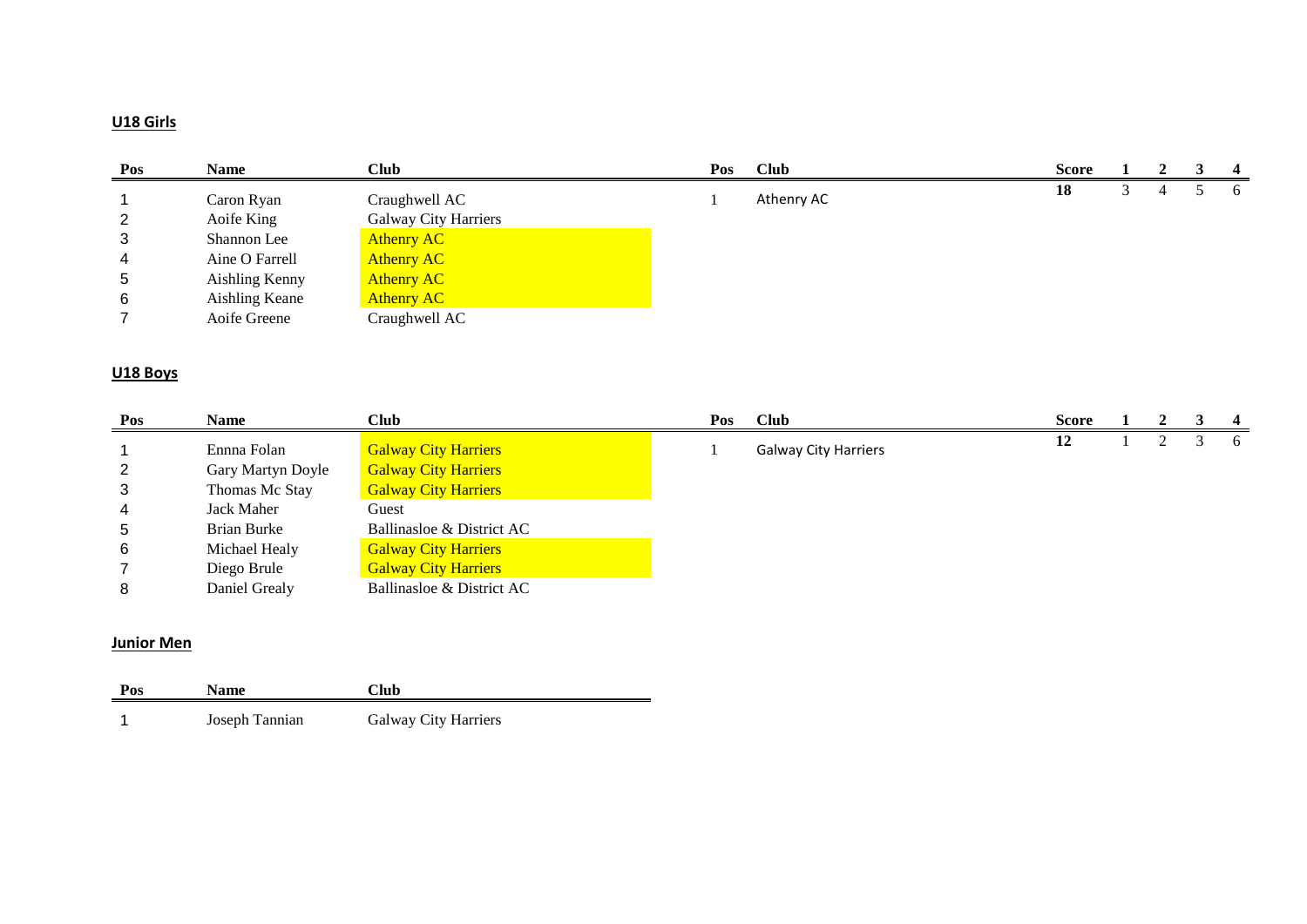#### **Senior Women**

| Pos | <b>Name</b>   | Club                        |
|-----|---------------|-----------------------------|
|     | Jean O'Connor | <b>Galway City Harriers</b> |
|     | Sheila Reilly | Loughrea AC                 |
|     | Emma Hawkes   | Loughrea AC                 |

#### **Senior Men**

| Pos | <b>Name</b>      | Club                        |
|-----|------------------|-----------------------------|
|     | Brian O'Connor   | <b>Galway City Harriers</b> |
|     | Peter O'Sullivan | Craughwell AC               |
| 3   | Naoise O'Gibne   | Galway City Harriers        |
|     | Sean McDermott   | Castlegar AC                |
| 5   | Patrick Fleming  | Tuam AC                     |

## **Masters 35+ Women**

| Pos | <b>Name</b>           | Club                        |
|-----|-----------------------|-----------------------------|
|     | Margaret Kilkenny     | Ballinasloe & District AC   |
| 2   | Emer O'Connell        | Corrib AC                   |
| 3   | Anne Fitzpatrick      | Ballinasloe & District AC   |
| 4   | <b>Emily Bruton</b>   | <b>Galway City Harriers</b> |
| 5   | Kathy Devlin          | Corrib AC                   |
| 6   | <b>Aishling Deely</b> | Loughrea AC                 |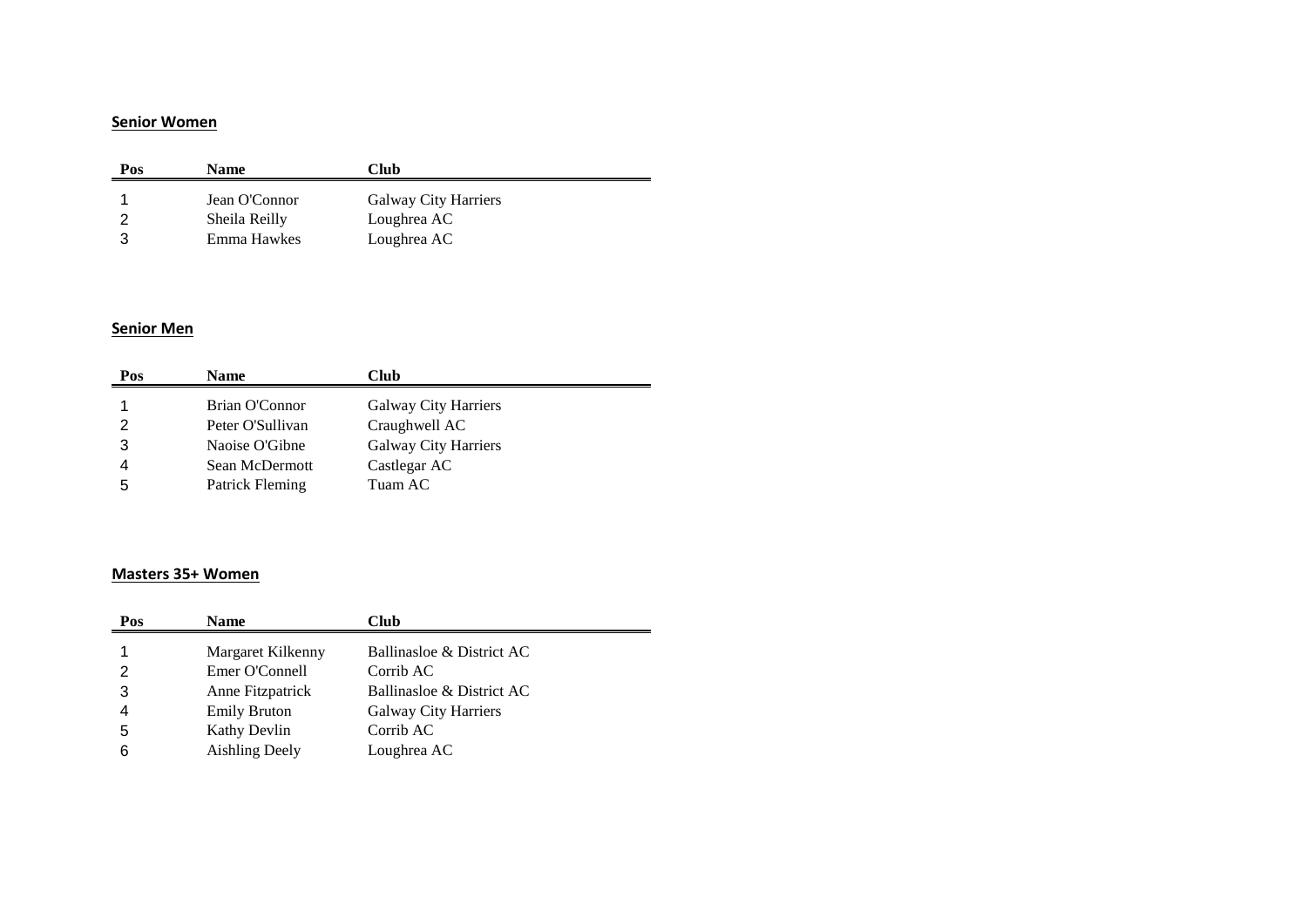#### **Masters 35+ Men**

| Pos            | <b>Name</b>            | Club                        |
|----------------|------------------------|-----------------------------|
| 1              | <b>Tim Jones</b>       | <b>Galway City Harriers</b> |
| $\overline{2}$ | Lloyd Malcolm          | <b>Galway City Harriers</b> |
| 3              | Sean Burke             | Tuam AC                     |
| 4              | Michael Flanagan       | Tuam AC                     |
| 5              | Ollie Mullins          | Craughwell AC               |
| 6              | Alan Forde             | Castlegar AC                |
| 7              | Ronan O'Conghaile      | <b>Galway City Harriers</b> |
| 8              | Johnny Lane            | Craughwell AC               |
| 9              | Dan O'Rourke           | Tuam AC                     |
| 10             | Ger Hartnett           | Tuam AC                     |
| 11             | <b>Steven Casserly</b> | Castlegar AC                |
| 12             | Kieran Walsh           | Athenry AC                  |
| 13             | Seamus Nee             | Corrib AC                   |
| 14             | Culan O'Meara          | Galway City Harriers        |
| 15             | Brian Kenny            | <b>Clare River Harriers</b> |
| 16             | Pat Murphy             | <b>Clare River Harriers</b> |
| 17             | Owen Boyhan            | <b>Galway City Harriers</b> |
| 18             | James Lundon           | Athenry AC                  |
| 19             | John Flaherty          | <b>Clare River Harriers</b> |
| 20             | Kevin O'Dea            | <b>Clare River Harriers</b> |

#### **Masters 50+ Women**

| Pos | <b>Name</b>       | Club                        |
|-----|-------------------|-----------------------------|
|     | Margaret Sheridan | <b>Galway City Harriers</b> |
|     | Anne Burke        | Ballinasloe & District AC   |
|     | Marie Reilly      | Loughrea AC                 |
|     | Paula Harley      | Ballinasloe & District AC   |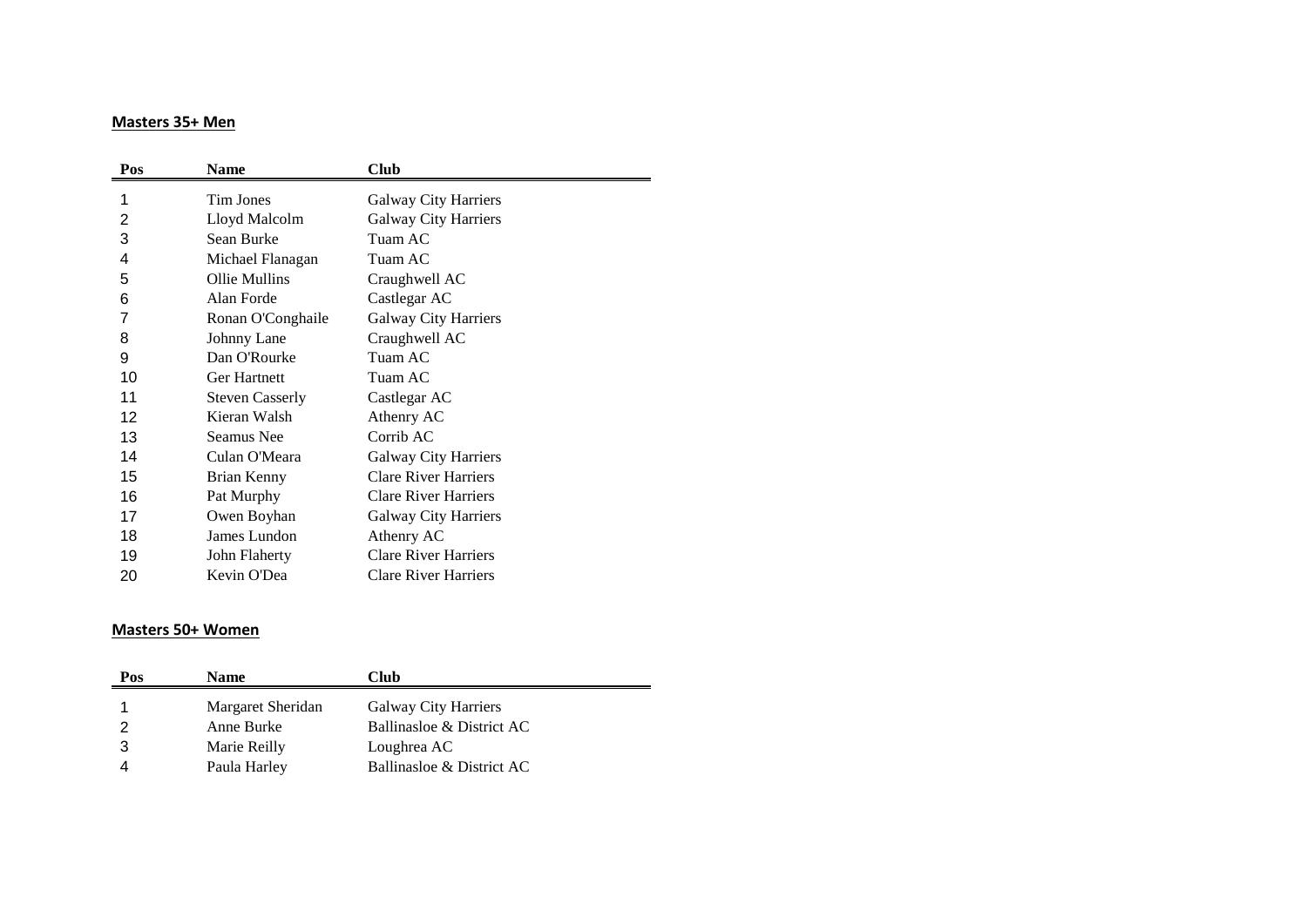#### **Masters 50+ Women**

| Pos | <b>Name</b>        | Club                        |
|-----|--------------------|-----------------------------|
|     | Martin Kearney     | <b>Galway City Harriers</b> |
|     | Michael Walsh      | Craughwell AC               |
| 3   | Michael O'Sullivan | Galway City Harriers        |
|     | David Harley       | Ballinasloe & District AC   |
| 5   | Rory O'Connor      | Tuam AC                     |

## **Masters 65+ Men**

| Pos | <b>Name</b>      | Club                        |
|-----|------------------|-----------------------------|
|     | Martin McEvilly  | <b>Galway City Harriers</b> |
|     | <b>TJ</b> Beatty | Loughrea AC                 |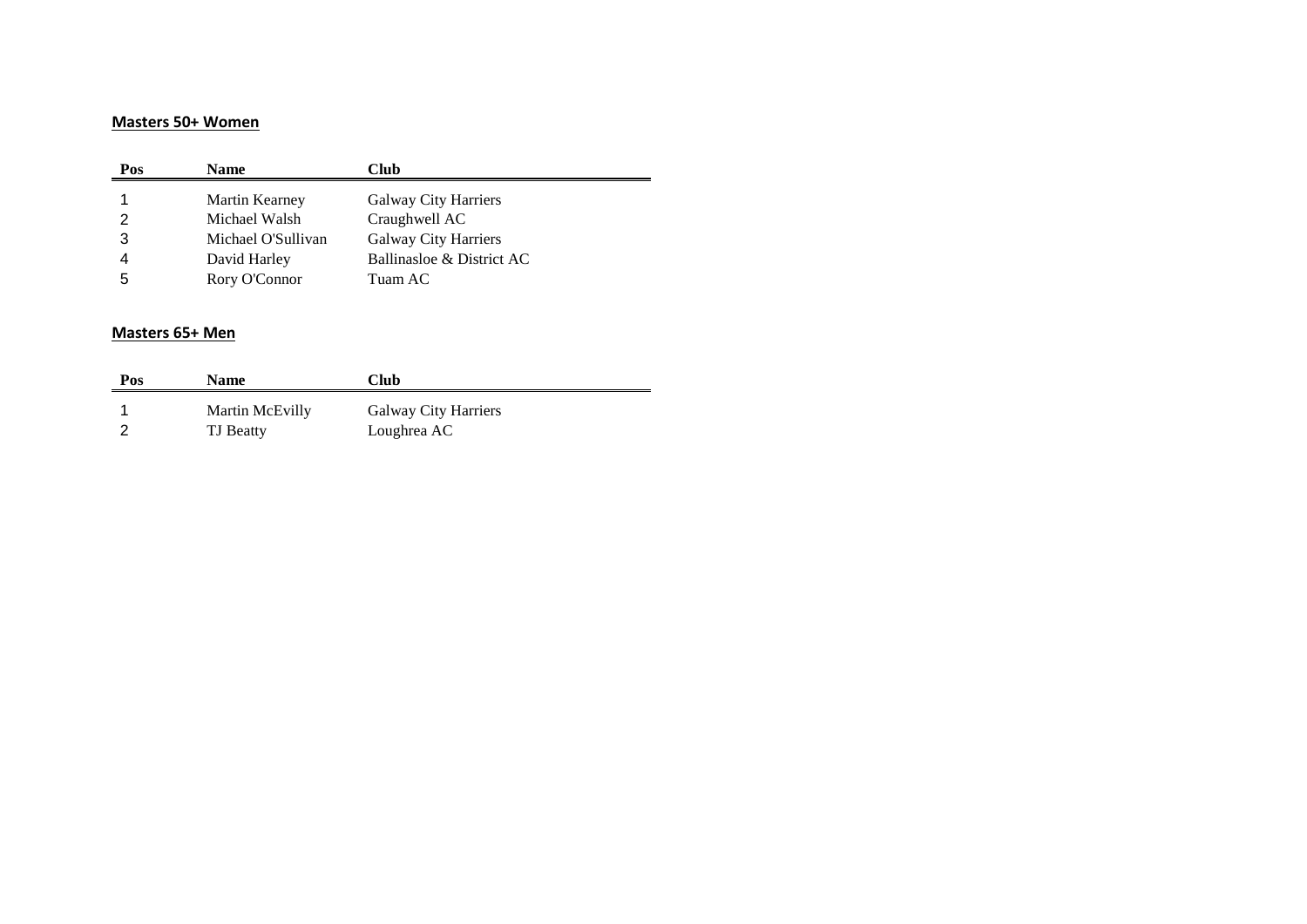## **Womens Team Result**

| Pos            | <b>Name</b>           | <b>Club</b>                          | Pos | <b>Club</b>                          | <b>Score</b> |   |   | 3  | -4   |
|----------------|-----------------------|--------------------------------------|-----|--------------------------------------|--------------|---|---|----|------|
|                | Jean O'Connor         | <b>Galway City Harriers</b>          |     | <b>Ballinasloe &amp; District AC</b> | 25           |   | 6 | 7  | - 10 |
| $\overline{2}$ | Margaret Kilkenny     | <b>Ballinasloe &amp; District AC</b> | າ   | Loughrea AC                          | 37           | 4 | 8 | 12 | -13  |
| 3              | Emer O'Connell        | Corrib AC                            |     |                                      |              |   |   |    |      |
| 4              | Sheila Reilly         | Loughrea AC                          |     |                                      |              |   |   |    |      |
| 5              | Margaret Sheridan     | <b>Galway City Harriers</b>          |     |                                      |              |   |   |    |      |
| 6              | Anne Fitzpatrick      | <b>Ballinasloe &amp; District AC</b> |     |                                      |              |   |   |    |      |
|                | Anne Burke            | <b>Ballinasloe &amp; District AC</b> |     |                                      |              |   |   |    |      |
| 8              | Marie Reilly          | Loughrea AC                          |     |                                      |              |   |   |    |      |
| 9              | <b>Emily Bruton</b>   | <b>Galway City Harriers</b>          |     |                                      |              |   |   |    |      |
| 10             | Paula Harley          | <b>Ballinasloe &amp; District AC</b> |     |                                      |              |   |   |    |      |
| 11             | Kathy Devlin          | Corrib AC                            |     |                                      |              |   |   |    |      |
| 12             | Emma Hawkes           | Loughrea AC                          |     |                                      |              |   |   |    |      |
| 13             | <b>Aishling Deely</b> | Loughrea AC                          |     |                                      |              |   |   |    |      |